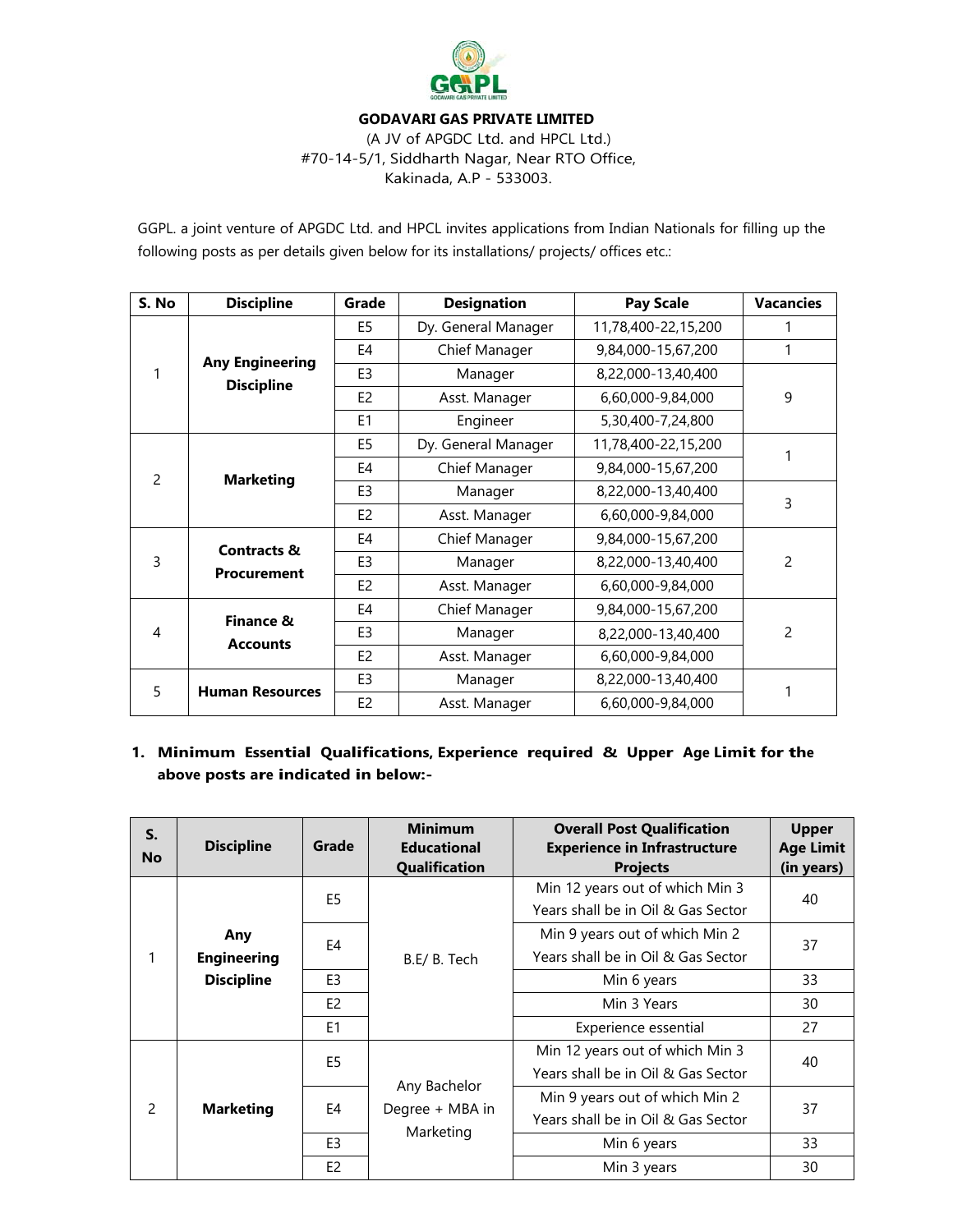| 3 | <b>Contracts &amp;</b><br><b>Procurement</b> | E4             | B.E/ B. Tech                | Min 9 Years of relevant experience | 37 |
|---|----------------------------------------------|----------------|-----------------------------|------------------------------------|----|
|   |                                              | E <sub>3</sub> |                             | Min 6 years of relevant experience | 33 |
|   |                                              | E <sub>2</sub> |                             | Min 3 years of relevant experience | 30 |
| 4 | Finance &<br><b>Accounts</b>                 | E4             | CA/ICMA                     | Min 9 Years of relevant experience | 37 |
|   |                                              | E <sub>3</sub> |                             | Min 6 years of relevant experience | 33 |
|   |                                              | E <sub>2</sub> |                             | Min 3 years of relevant experience | 30 |
|   | <b>Human</b><br><b>Resources</b>             | E <sub>3</sub> | Bachelor Degree in          | Min 6 years                        | 33 |
|   |                                              |                | any discipline              |                                    |    |
|   |                                              |                | $\ddot{}$                   |                                    |    |
|   |                                              |                | Two year MBA /              |                                    |    |
|   |                                              |                | MSW with                    |                                    |    |
|   |                                              |                | specialization in           |                                    |    |
| 2 |                                              | E <sub>2</sub> | Personnel                   | Min 3 years                        | 30 |
|   |                                              |                | Management &                |                                    |    |
|   |                                              |                | <b>Industrial Relations</b> |                                    |    |
|   |                                              |                | / Human                     |                                    |    |
|   |                                              |                | Resources                   |                                    |    |
|   |                                              |                | Management or               |                                    |    |
|   |                                              |                | LLB or ACS                  |                                    |    |

### **2. TERMS AND CONDITIONS IN RESPECT OF ESSENTIAL QUALIFICATION(S) AND EXPERIENCE AS FOLLOWS:**

- a. Only full time Regular courses will be considered. This shall include Class X & XII examinations and Degree(s) as specified under the minimum essential qualification(s) column mentioned above.
- b. All minimum essential qualification(s) must be from UGC recognized Indian University/ UGC recognized Indian Deemed University or AICTE approved courses from Autonomous Indian Institutions/ concerned statutory council (wherever applicable).
- a. Preference will be given to engineering candidates having experience of Project Engineering or Construction Supervision and Management or Operation & Maintenance or City Gas Distribution or IT and Software development or Instrumentation, custody transfer & fiscal metering.

### **3. TERMS & CONDITIONS OF THE APPOINTMENT:**

- a. Executives with valid GATE Score, if selected at E-1 Grade will be absorbed as E-2 Grade up on successful completion of one (01) year Training cum Probation Period.
- b. Selected candidates will be on Probation for a period of one (1) year. During the Probation period, the Notice Period shall be One (01) Month.
- c. Post Confirmation, the Notice Period shall be Three (03) Months.

#### **4. PLACEMENT/ ASSIGNMENTS:**

The selected candidates may be posted at any of the installations/ projects/ offices, etc. of GGPL or any of the subsidiaries/Joint Ventures of GGPL. The selected candidates may be assigned jobs/ functions/ assignments as per the business requirements of the Company including shift operations.

#### **5. HOW TO APPLY:**

**a)** Candidates will be required to download the application form from GGPL's Website: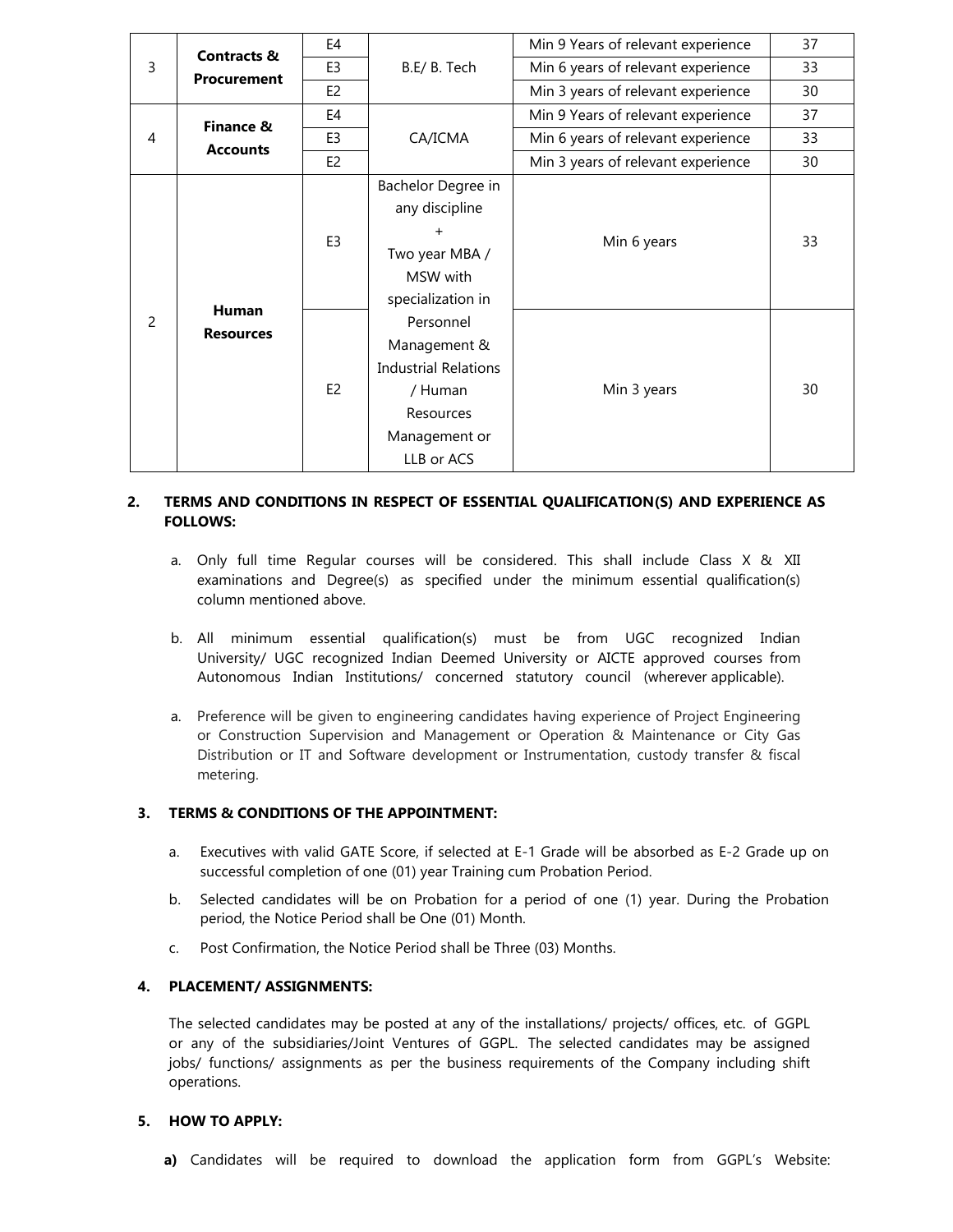www.godavarigas.in. The candidate has to send Application Form duly filled, signed and affixing latest passport size color photograph along with required demand draft and self-attested true copies of the following testimonials/ documents in a cover super-scribing the **Name of the Post** applied for to: "**Godavari Gas Private Limited, #70-14-5/1, Siddharth Nagar, Near RTO Office, Kakinada- 533003**. Applications should reach the above address latest by **1800 Hrs.** on **02.04.2019**. Application formats will be available in website of GGPL from **09:00 hrs on 14.03.2019.** 

- **b) Application Fee:** Candidates are required to pay a non-refundable application fee of Rs. 500/-**(Rupees Five Hundred only) for General and OBC Category** and **Rs. 250/- (Rupees Two Fifty only) for SC/ST category** by **Demand Draft / Pay Order** drawn in favour of **GGPL** payable at **Rajahmundry**. The Application once made will not be allowed to be withdrawn and the fee once paid will not be refunded on any account.
- **c)** Following document proofs will be considered for shortlisting the candidates for Interview:
	- $\triangleright$  Date of Birth proof- 10<sup>th</sup> Class Certificate / Date of Birth Certificate.
	- All Certificates/ Testimonials in respect of qualifications (all semester/ year wise Mark Sheet and Degree certificates starting from Matriculation onwards).
	- Complete and proper Experience certificates/ Documents issued by the Employer in support of experience details mentioned by the candidate in the Application Form.

## **I. For Past Employment**:

- $\div$  Experience letter issued by competent and authorised executive of the organisation indicating designation and date of joining as well as date of relieving the organisation by the employee concerned **OR**
- \* Appointment letter clearly mentioning the date of joining the organisation and also acceptance of resignation letter/ relieving order.

## **II. For Current Employment**:

- $\div$  Experience letter issued by Competent and authorised executive of the organization indicating designation and date of joining the organization by the employee concerned along with latest pay slip **OR**
- $\div$  Appointment letter clearly mentioning the date of joining the organisation & latest Pay Slip along with any of the following optional documents:
	- $\triangleright$  Identity card issued by current employer
	- $\triangleright$  Annual increment letter.
	- $\triangleright$  Promotion order/ Transfer order etc.

In the event of absence of appointment letter and latest pay slip, candidature of such candidate shall be liable to be rejected.

- **III.** Candidates should ensure that they submit all the documents mentioned above. In the event of failure of candidate to submit any of the required documents as mentioned above within the stipulated period, candidature of such candidate shall be liable to be rejected.
- **d)** Before applying for the post, candidates should ensure that he/ she fulfils the eligibility criteria and other conditions mentioned in this advertisement. GGPL would be free to reject any application at any stage of the recruitment process, if the candidate is found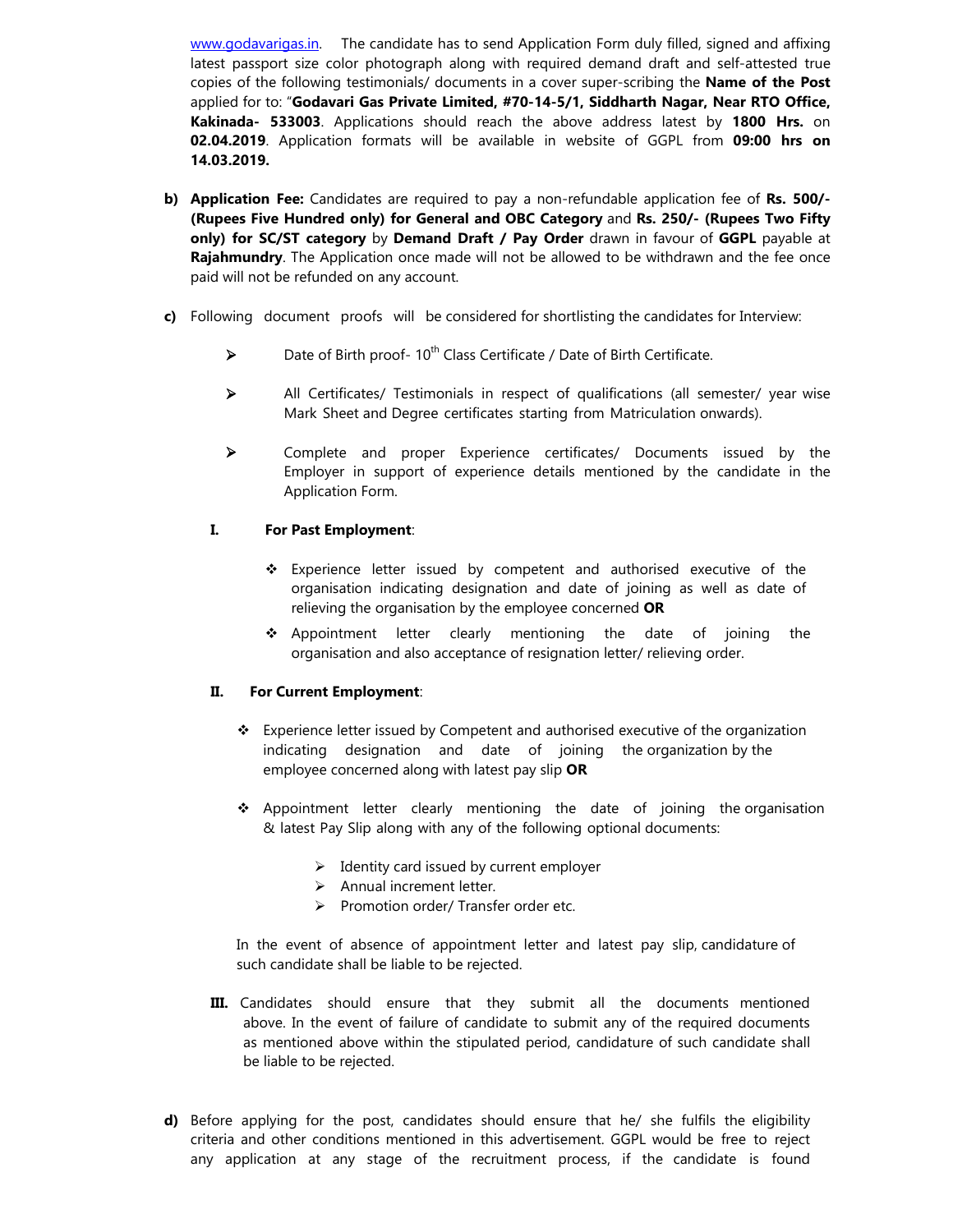ineligible for the post for which he/ she has applied.

#### **6. HEALTH/MEDICAL FITNESS:**

Appointment to the above posts will be subject to the candidate being medically fit as per the standards prescribed for the post by the Company. Every candidate appointed to a post in the Company shall be required to get their Pre- Employment Medical Examination done in a Central/State Government Hospital (having the status of minimum District Hospital) and submit Medical reports in the prescribed formats issued by Medical Authority. Acceptance of joining will be subject to the Medical Fitness Certificate so issued by the Medical Authority.

GGPL reserves the right to re-examine or review the Medical Examination report submitted by the candidate without assigning any reason and decision of GGPL will be final and binding.

### **7. SELECTION PROCESS:**

 Selection Process will involve Group Discussions and/ or Interview before the Selection Committee.

## **8. OTHER TERMS & CONDITIONS AND GENERAL INSTRUCTIONS:**

- a) Only Indian Nationals are eligible to apply.
- b) The candidates should ensure that they fulfil all eligibility criteria and other conditions of this advertisement and that the particulars furnished by them in the application and the documents submitted are correct in all respects. Mere admission to the Selection Process does not imply that the Company (GGPL) has been satisfied about the candidate's eligibility. In case it is detected at any stage of the recruitment process that a candidate does not fulfil any of the eligibility criteria, and/ or that he/ she has furnished any incorrect information or has suppressed any material fact(s), his/ her candidature will stand cancelled. If any of these shortcomings(s) is/ are detected even after appointment, his/ her services will be summarily terminated.
- c) Candidates should possess a valid email ID. Candidates are advised to keep the email ID (to be entered compulsorily in the application form) active for at least one year. No change in the email ID will be allowed once entered. All correspondence with candidates shall be done through email only. All information/ communication regarding participating in the Selection Process shall be provided through email to the candidates found apparently eligible based on the application data and documents submitted. Responsibilities of receiving and downloading of information/ communications etc. will be of the candidate. GGPL will not be responsible for any loss of email sent, due to invalid/ wrong email ID provided by the candidate and no correspondence in this regard will be entertained.
- d) Only short listed candidates who are found eligible based on the application data and documents submitted will be called for participating in the Selection Process.
- e) Candidature of the applied candidate is liable to be rejected at any stage of the recruitment process or after recruitment or joining, if any information provided by the candidate is found to be false or is not found in conformity with eligibility criteria mentioned in the advertisement.
- f) GGPL reserves the right to raise the minimum eligibility standards during the process of selection. GGPL also reserves the right to fill or not to fill all or any of the above positions and cancel/ restrict/ enlarge/ modify/ alter the recruitment/ selection process without any further notice or assigning any reasons whatsoever.
- g) The prescribed qualification/ experience are the minimum and mere possession of the same does not entitle a candidate for participating in the Selection Process. GGPL's decision shall be final in this regard.